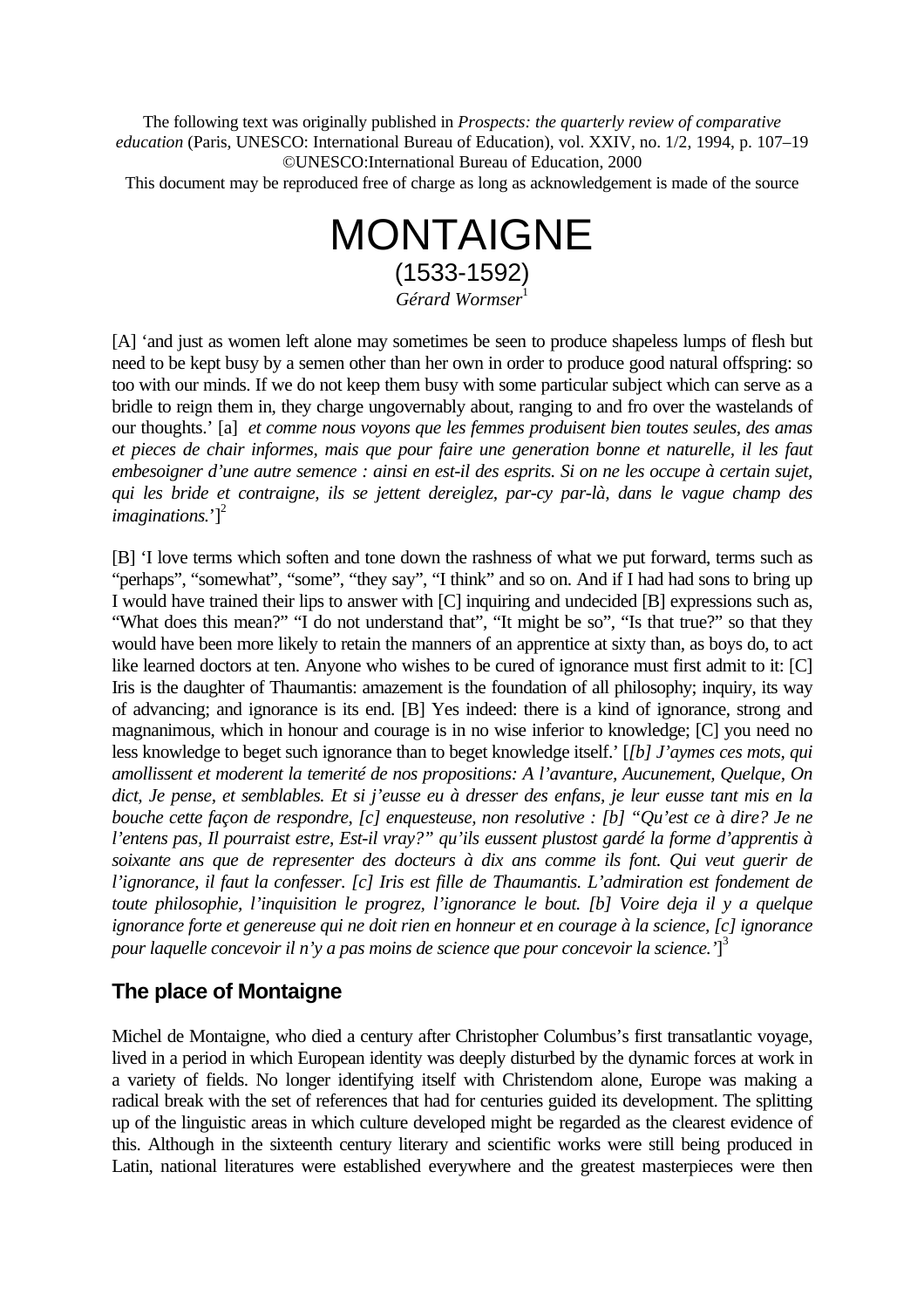written in the vulgar tongues. The *Essays* are a particularly good illustration of the cultural mosaic of Renaissance Europe: Montaigne's prose is interlarded with Latin quotations—often translated in turn from the Greek—, but also compounded with expressions drawn from a popular heritage. This diversity expresses both the convergence of a variety of experiences leading to a philosophy of existence based on a strong concern with comparisons, and the inappropriateness of dogmatic judgements in most real-life situations.

This being so, interpretations of his work have inevitably wavered between 'the formulation of a wisdom' made up of tolerance and humanity and reliance on the absolute value of Classical literary culture, on the one hand, and a melancholy and disillusioned scepticism, on the other, produced as much by his experience of the religious conflicts of his day as by the Socratic knowledge that it is impossible to make virtue the rule of life in organized communities. These two interpretations shared a common dimension, which has since become the accepted opinion: Living at the time of the invention (by the bourgeoisie) of the individual, and the literary exploration of the innermost recesses of one's own mind, Montaigne is regarded as a precursor of the modern spirit. In this respect, the pages he devoted to education, referring as they do both to the virtues of book learning and the need for teaching methods based on the exercise of judgement and continuous dialogue, have become the emblem of an open conception of education.

Actually, not many of the objectives, or even the methods, formulated by educationists could be justified by any of Montaigne's remarks, not because of eclecticism on his part, but rather because he had seen through the social and psychological forces which in the long run make education a form of conditioning instead of an awakening to the world. For this very reason we should not be content with classing his texts as a fund of general maxims; if we are to reach an exact reading, we must first measure the distance between Montaigne and the present.

## **The paradox of Montaigne**

Let us not delude ourselves: looking for the lineaments of an educator in Montaigne is truly paradoxical. Not only did his century, in the main, precede the generalization of formal education, but Montaigne was not one of those who advocated its development: 'Those who follow our French practice and undertake to act as schoolmaster for several minds diverse in kind and capacity, using the same teaching and the same degree of guidance for them all, not surprisingly can scarcely find in a whole tribe of children more than one or two who bear fruit from their education' *[Ceux qui, comme porte notre usage, entreprennent d'une mesme leçon et pareille mesure de conduite regenter plusieurs esprits de si diverses mesures et formes, ce n'est pas miracle si, en tout un people d'enfans, ils en rencontrent à peine deux ou trois qui rapportent quelque juste fruit de leur discipline.*<sup>4</sup> *].* What is more, Montaigne's scepticism is far removed from the Cartesian formulation of 'the method of rightly conducting the reason and searching after truth in the sciences' *[méthode pour bien conduire sa raison et chercher la vérité dans les sciences']* (1637), and is scarcely consistent with the standard-setting dimension which seems inseparable from all education.

Admittedly, Montaigne shares the concerns of his contemporaries: the emphasis on history, on accounts of newly discovered lands and the customs of their inhabitants, and the references to education through recreational activities, such as play-acting and physical training, are in keeping with the first courses of study offered in the Jesuit colleges of Gascony between 1560 and 1590. The modern breakaway was effected in two steps. First, to the reading of the Classics, set up as models, was added history, which 'teaches us how to live' *[enseignante de la vie]*. Montaigne makes this clear at the beginning of his essay, 'On educating children' *[De l'institution des enfans]*, by ranking historians along with poets at the top of the hierarchy of references. At a later stage, the heterogeneous nature of this education was to make way for a reform of institutions of learning: from the 1640s on, the Cartesian revolution set aside the humanistic approach and Montaigne was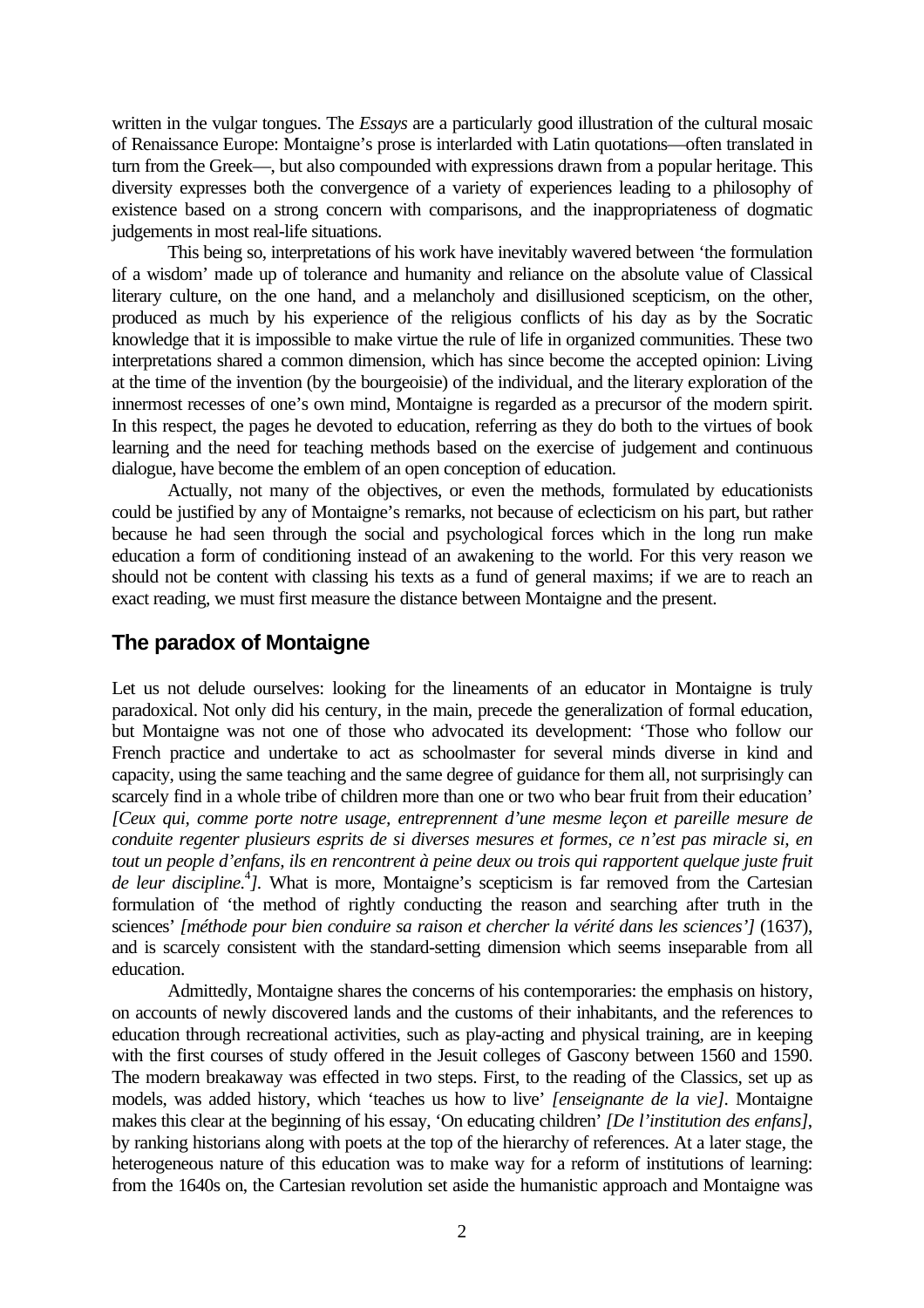regarded as a particular moment in thought when the Latin humanities of Erasmus, already giving way to a culture of historical accounts closer to the experience of the time, had not yet been subjected to criticism on the part of the scientific modernism which established itself as the educational norm in the course of the seventeenth century.

Montaigne's conception, despite its similarities with the curricula of the first Jesuit colleges, is rather different; and it is appropriate to recall here the opinion expressed by Durkheim: 'Montaigne is not far from ending up with a sort of educational nihilism of relative consistency. In fact, his view is that the educator has no hold on what constitutes the basis of our nature. There is no question of a real culture of the intellect, of a culture designed to train the mind as such'.<sup>5</sup> This opinion, despite its exaggerated character, might be reconciled with a reading of Montaigne as an educational thinker—not so much a precursor of the modern school as the founder of a tradition of critics of educational institutions, a necessary counterbalance to the educational systems. Though elegant, this interpretation is contradictory, as Durkheim pointed out: How can one reconcile a belief in teaching methods calculated to develop learning with a sceptical view according to which our nature is not governed by rational rules of conduct? Rather, we are carried along by our characters, which lie at the root of our essential attitudes, and it is these which combine with the logics of mimicry to determine all manner of conditioned outbursts in social life.

So Montaigne calls for a more radical interpretation. Learning provides no positive standard; it merely enables us to know how far the conduct of individuals departs from what a wise nature would prompt. Besides being incorrigible, faculties are distributed at random. Education serves above all to bring them out so that the best characters can be discovered. This is what Montaigne has in mind when he jestingly recommends that the tutor should quickly strangle the unworthy pupil when nobody is looking or apprentice him to some trade which will keep him occupied. Education would thus mainly serve a negative purpose, seeking to cast out vices likely to develop and become a danger to human society. Unconvinced of the influence education was supposed to have on us, Montaigne has no difficulty in showing how the natural disposition comes out under all circumstances or sets impassable limits to everyone's behaviour, even if that natural disposition is concealed by disguises and masks which give it false colours and belie it.

While Montaigne can be regarded as a precursor of Rousseau's negative attitude to education, it would be much more tricky to trace back any theory of Descartes or Pascal to a tradition inspired by Montaigne, despite their textual and thematic borrowings. The ideas on which the development of schools in France is based might even be legitimately considered as sufficient proof of the little influence Montaigne's thought has had on the structuring of studies in his own country, the correspondence of Montaigne's thought with deeper aspects of French culture notwithstanding. Descartes, in whom the metaphysics of the *Cogito* provides the foundation for a scientific method of knowing things—and knowing oneself as being made up of a *res extensa* and a *res cogitans*—, or Pascal, for whom the revelation of the Mystery of Jesus influenced lived temporality once and for all, would seem more representative' to anyone wanting to draw up a history of institutional educational thought. Montaigne's specificity will therefore be sought in what is incompatible with the Cartesian project or Pascal's thought—no revealed historicity, no method to direct the mind, but consideration of the relative docility with which the natural disposition adopts learned behaviours, some deliberately, others not. This seems to rule out the traditional reading of the *Essays*. There is no longer any question of confidence in human beings: any constituted disposition vanishes, leaving a mosaic of faculties combined at random in a person more often than not powerless to act on his or her destiny.

Montaigne's own life confirms this approach. After retiring from public affairs shortly before the outbreak of the Wars of Religion in France (Massacre of St Bartholomew, 1572), he devoted himself to writing. The first two books came out in 1580; the third was added in the 1588 edition. Right up to his death Montaigne made many augmentations *[allongeails]*, which were usually very significant in that they clarified the trend of his thought. Throughout these years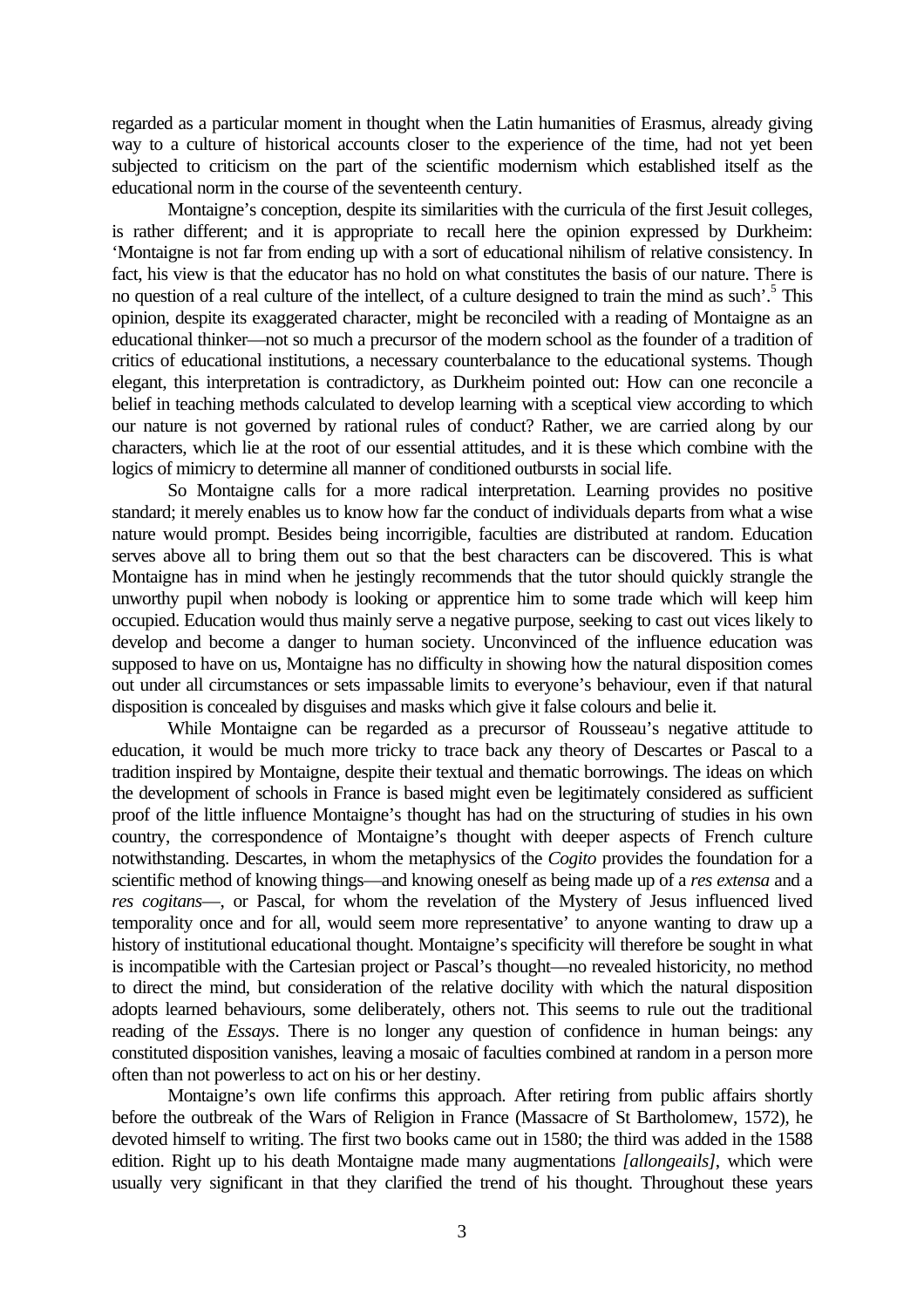Montaigne explained his ideas and expanded on his own cast of mind to the extent of reflecting as much his mood of the moment as the evolution of his character.

## **On educating children'**

The texts devoted to the upbringing of children are grouped together in the vicinity of the essay, 'On educating children' *[De l'institution des enfans]* (I.26). This set of well-linked practical proposals is a part of the complex series following the famous essay, 'To philosophize is to learn how to die', *[Que philosopher c'est apprendre à mourir]* (I.20). After discussing the aims people can assign to life-[C] 'Life itself is neither a good nor an evil: life is where good or evil find a place, depending on how you make it for them.' [*[c] la vie n'est de soy ny bien ny mal: c'est la place du bien et du mal selon que vous la leur faictes'*<sup>5</sup> ]—, Montaigne tackles the themes essential to any philosophy of education by dealing with the imagination and habit: How is the human mind affected by its inner urges and by elements from the outside world? Our imagination produces many effects in reality and provides the most telling evidence against the primacy of the will in human behaviour. Our bodies are in many instances not subordinated to our wills; by and large, the body is more accessible to the imagination than governable by the will. One has only to reflect on the first love story that comes to mind—Montaigne can argue even more conclusively from the various symptoms which affect everyone and which psychoanalysis was later to describe—phobias, lapses of memory, recurrence and fixations of all kinds. In animals, too, the influence of ideation is evident—e.g. domestic animals dying from grief over the deaths of their owners and, more convincingly, animals immobilizing their prey by holding their gaze.

Habit, even when based on a figment of the imagination [A] 'gradually and stealthily slides her authoritative foot into us; then, having by this gentle and humble beginning planted it firmly within us, helped by time she later discloses an angry tyrannous countenance, against which we are no longer allowed even to lift up our eyes'. [*[a] establit en nous, peu à peu, le pied de son authorité : mais par ce doux et humble commencement, l'ayant rassis et planté avec l'ayde du temps, elle nous descouvre tantost un furieux et tyrannique visage, contre lequel nous n'avons plus la liberté de hausser seulement les yeux'.*<sup>6</sup> ] Whereupon Montaigne concludes that [B] 'our greatest vices do acquire their bent during our most tender infancy, so that our formation is chiefly in the hands of our wet-nurses'. [*[b] nos plus grands vices prennent leur ply de nostre plus tendre enfance, et que nostre principal gouvernement est entre les mains des nourrices'*<sup>7</sup> ] The hold which imagination and habit acquire over children's attitudes can therefore be judged from their earliest expression. If children are not taught to detest their natural vices, 'whatever mask they hide behind' ["quelque masque qu'ils portent"<sup>8</sup>], what is the use of educating them?' Whatever our opinion on the matter, we must realize that all behaviour, all value judgements, are based to some extent on habit, or custom, for the habits, or customs, of the place where you were born, widely though these may differ from one place to another, rule your conscience. This line of thought is continued in the brief essay on credulity, 'That it is madness to judge the true and the false from our own capacities' [*Que c'est folie de rapporter le vray et le faux à notre suffisance*]: [A] 'How many of the things which constantly come into our purview must be deemed monstrous or miraculous if we apply such terms to anything which outstrips our reason!'. [(*a) Si nous appellons monstres ou miracles ce où notre raison ne peut aller, combien s'en presente il continuellement à nostre veuë?'*<sup>9</sup> ]

The essence of any education is thus the way in which it inculcates moral principles consistent with the goal of wisdom and calculated to develop a conscience enabling us all to bring our behaviour in line with incontestable standards. For this reason Montaigne mercilessly mocks teachers who, unable to get the children to assimilate what they are taught, are content with puffing them up with it, making them conceited and arrogant: [A] 'Learned we may be with another man's learning: we can only be wise with wisdom of our own'. [*(a) Quand bien nous pourrions estre sçavants du sçavoir d'autruy, au moins sages ne pouvons nous estre que de nostre propre*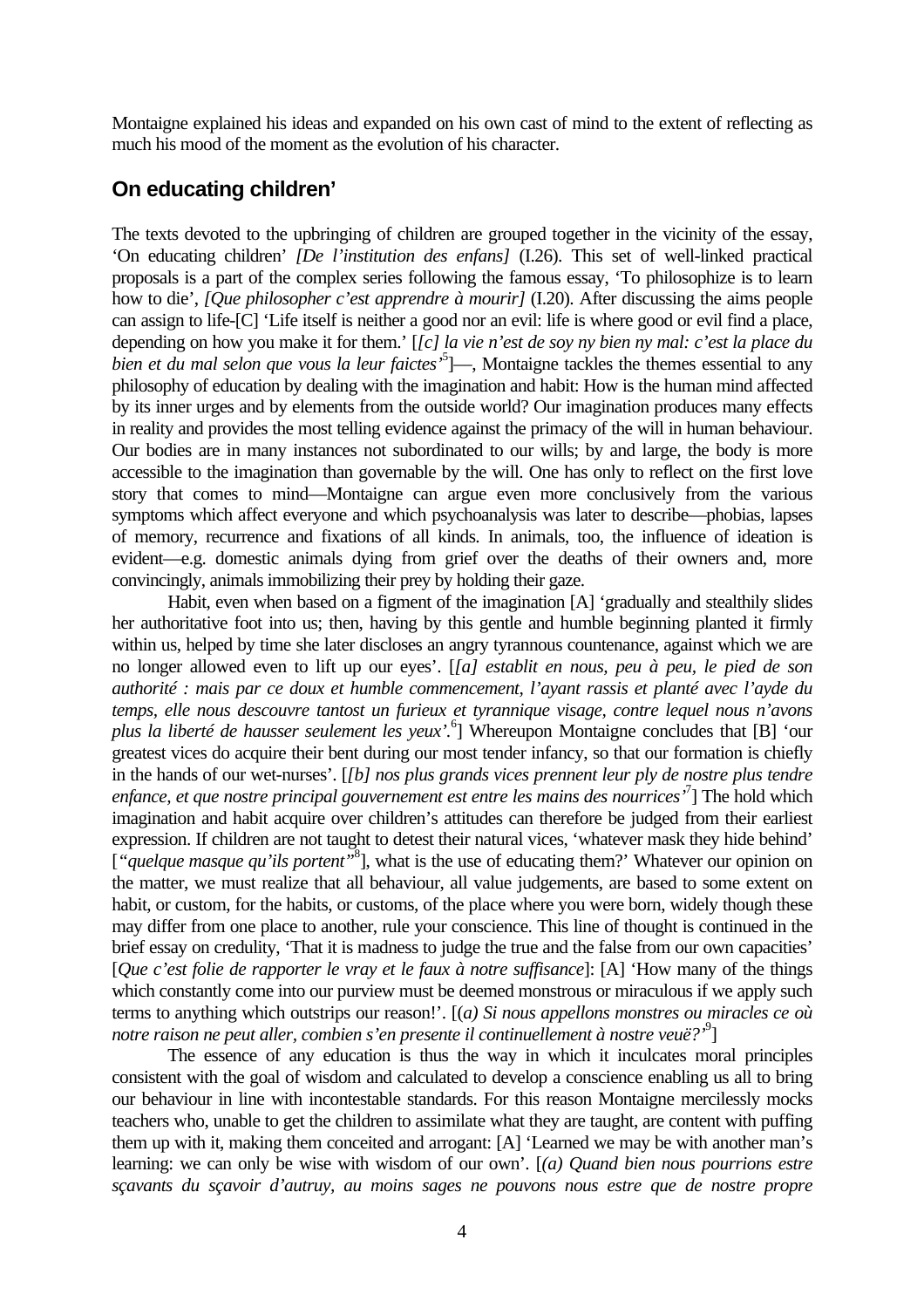sagesse.<sup>'10</sup>] Hence [A] 'since I would prefer that he turned out to be an able man not an erudite one, I would wish you to be careful to select as guide for him a tutor with a well-formed rather than a well-filled brain'. [*(a) ayant plutost envie d'en tirer un habil' homme qu'un homme sçavant, je voudrois aussi qu'on fut soigneux de luy choisir un conducteur qui eust plutost la teste bien faicte que bien pleine.'*<sup>11</sup>]

Only on this condition can we rediscover the Socratic method of teaching by means of exercises in which the pupil shows his capacity for discernment. However difficult this may be, it is possible [C] 'to judge how far down the tutor needs to go to adapt himself to his ability. If we get that proportion wrong we spoil everything; knowing how to find it and to remain well-balanced within it is one of the most arduous tasks there is. It is the action of a powerful elevated mind to know how to come down to the level of the child and to guide his footsteps'. [*(c) ravaler pour s'accommoder à sa force. A faute de cette proportion nous gastons tout: et de la sçavoir choisir, et s'y conduire bien mesureement c'est une des plus ardues besongnes que je sçache : et est l'effeict d'une haute ame et bien forte, sçavoir condescendre à ses allures puériles et les guider'.*<sup>12</sup>] Education seen in this light is aimed not so much at burdening the memory as developing a keen mind. Here Montaigne takes inspiration again from Plato, advocating teaching by means of a dialogue in which the variety of examples and cases gradually leads to the building up of an idea or the working out of an approach or a problem. With this method, questioning must become a set of reflexes' so ingrained that they appear innate, because what we have really digested is entirely our own: '[C] 'To follow another is to follow nothing' [...] [A] 'the boy will transform his borrowings; he will confound their forms so that the end-product is entirely his: namely, his judgement, the forming of which is the only aim of his toil, his study and his education.' [C] 'Let him hide the help he received and put only his achievements on display'. [*(c )*] *Qui suit un autre, il ne suit rien. Il ne trouve rien, voire il ne cerche rien.[a] ainsi les pièces empruntées d'autruy, il les transformera et confondera pour en faire un ouvrage tout sien: à sçavoir son jugement. Son institution, son travail et estude ne vise qu'à le former [c] Qu'il cele tout ce dequoy il a été secouru, et ne produise que ce qu'il en a faict.'*<sup>13</sup>]

Since principles of judgement are neither abstract nor general but always relate to the essence of the objects concerning which judgement is exercised, variety in such exercises is paramount. This intention comes first in every subject, indicating the need for basing pupils' autonomy on an increased capacity for discernment and endurance. The attention paid to physical training has a direct bearing on this: [C] 'Pain and discomfort in training are needed to break him in for the pain and discomfort of dislocated joints, of the stone and of cauterizings—and of dungeons and tortures as well'. [*[c] Il le faut rompre à la peine et à aspreté des exercices, pour le dresser à la peine et aspreté de la desloueure, de la colique, du caustere, et de la geaule, et de la torture'.* 14]

'The indispensable school of conversation among men' *[l'école du commerce des hommes]* is the subject of recommendations concerning the attitude to adopt in company—reticence and modesty, but eagerness to learn. Montaigne warns strongly against pledging one's freedom of judgement for personal gain. This aspect shows how easily his advice concerning education can be applied to attitudes in politics. He wants the pupil to be prepared for the making of lucid decisions whenever a decision may have consequences for the pupil or for others. Montaigne had no intention of painting the world in brighter colours than it deserves and so an important part of education was being able to forget general principles and to concentrate on singular and exceptional cases which could either serve as examples to be admired or arouse disgust. The object of this approach, which is fostered by the reading of the historians, is to enable the pupil to reject ruling opinions. The ability shown by the young La Boétie in discerning in Plutarch elements which he was to take as the theme of his *Discours de la Servitude volontaire* (On willing slavery) is held up here as an example.

When in society the pupil will compare individual attitudes and there will be [A] 'engendered in him a desire for the good ones and a contempt for the bad'. [*[a] s'engendrera envie*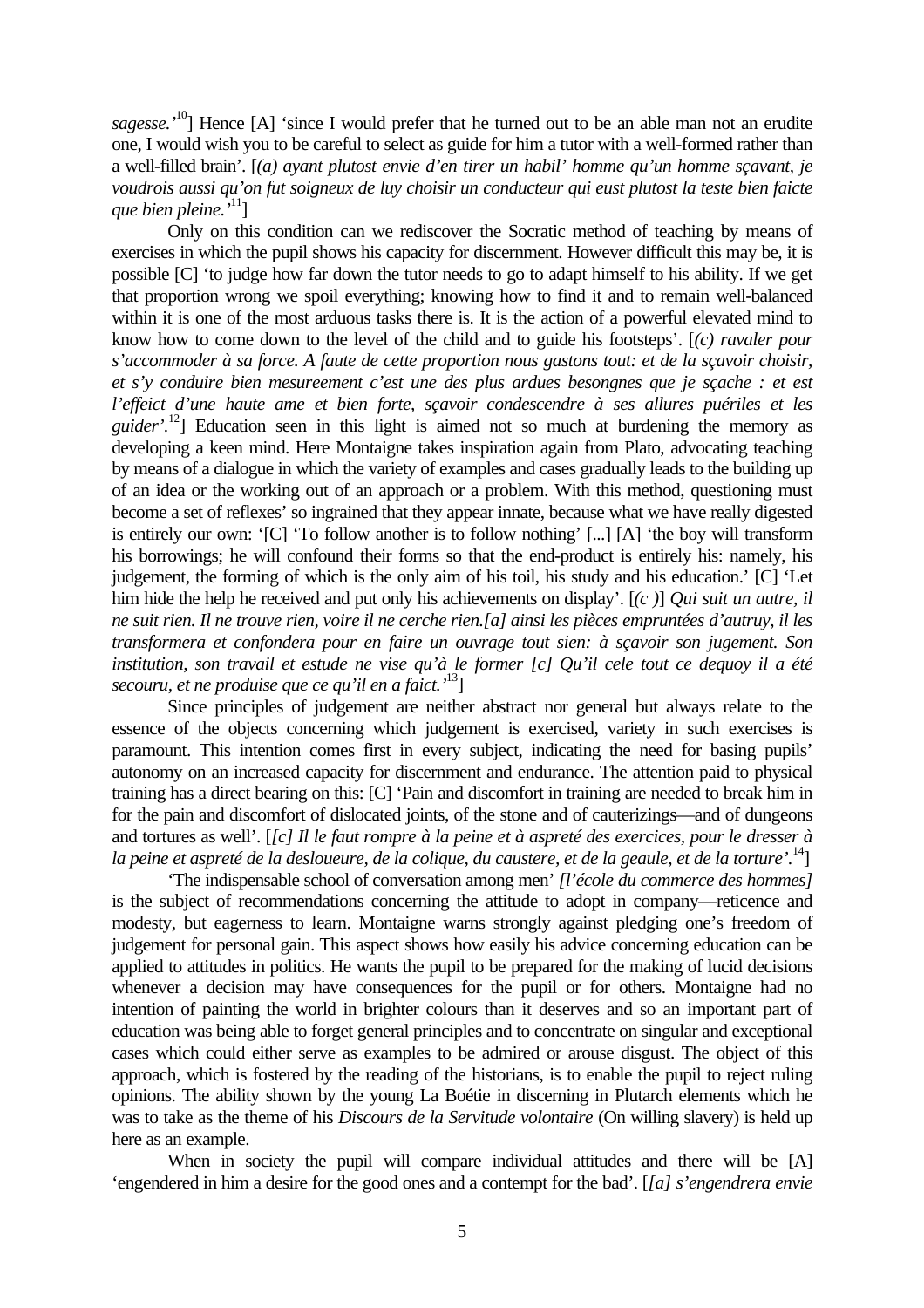*des bonnes et mespris des mauvaises.'*<sup>15</sup>] In this we must not rush things, for the purpose of this experience is to educate the desire and the natural faculties and not to inculcate any moral rigidity. There is no question of adding to the confusion of things by imagining that their course can be amended: history teaches us how much blood has been shed on account of this illusion; what matters is to endure what does not depend on us and 'to restrict our life's appurtenances to their right and natural limits'. *[restreindre les appartenances de nostre vie à leurs justes et naturels limites'*.<sup>16</sup>] This is the essential, convergent as it happens with the teachings of philosophy, which takes first place in this education and which in turn recommends introduction to some of the positive sciences, under the direction of specialists on whom the tutor can call for assistance.

# **Scepticism and human nature**

[C] 'I am offering my own human thoughts as human thoughts to be considered on their own, not as things established by God's ordinance, incapable of being doubted or challenged; they are matters of opinion not matters of faith: what I reason out *secundum me*, not what I believe *secundum Deum*—like schoolboys reading out their essays, not teaching but teachable, in a lay not a clerical manner but always deeply devout.' [*[c] Je propose les fantaisies humaines et miennes, simplement comme humaines fantaisies, et séparément considérées, non comme arrestées et réglées par l'ordonnance celeste, incapables de doubte et d'altercation : matière d'opinion, non matière de foy; ce que je discours selon moy, non ce que je croy selon Dieu, comme les enfans proposent leurs essais : instruisables, non instruisants; d'une manière laïque, non clericale, mais très-religieuse tousjours'.*<sup>17</sup>] Inserted after the last edition to appear during the author's lifetime, this statement is equivalent to a legacy: his affirmations are to be judged not so much on their substance as on the thoughts which they arouse. The different nature of human thoughts and things established by God's ordinance is assumed: the former do not coincide with the latter except by chance. To deny this, in the absence of tangible proof to the contrary, would be presumption, 'the natural, original distemper of man' [*maladie naturelle et inevitable'*<sup>18</sup>]. Thus we see in what way Montaigne's scepticism is something quite different from relativism: it rests on a study of Man in which capricious and unruly thinking is found to be the natural disposition of the mind. This is particularly evident in the Apology for Raymond Sebond', which contrasts the habitual behaviour of the various animate creatures with the arcana of science. Any opinion will be more soundly based on actions rather than principles contrived for the occasion. The same is true for theological morality: [C] 'The distinctive mark of the Truth we hold ought to be virtue, which is the most exacting mark of Truth, the closest one to heaven and the most worthy thing that Truth produces.' [ *[c] la marque peculière de nostre vérité devrait estre nostre vertu, comme elle est aussi la plus celeste marque et la plus difficile, et que c'est la plus digne production de la vérité'.*<sup>19</sup>]

Since we embrace perforce the faith of our birthplace, it behoves us to act in such a way that those who do not share it gain respect for it by observing the virtue of those who profess it. So Montaigne's relativism is above all a realism which avoids fictions that conflict with experience. Turning anthropocentrism around, he seeks the signs of God's greatness in the world: [A] 'So let us consider for a while Man in isolation—Man with no outside help, armed with no arms but his own and stripped of that grace and knowledge of God in which consist his dignity, his power and the very ground of his being'. [*[a] Considerons donq pour cette heure l'homme seul, sans secours estranger, armé seulement de ses armes, et despourveu de la grace et de la connaissance divine, qui est tout son honneur, sa force et le fondement de son estre'.* <sup>20</sup>] Pascal will have only to copy such statements to fit them into his reasoning. Montaigne bases his remarks on a reductive operation: the qualities peculiar to Man are discerned outside any pre-established framework, their description being limited to that of deeds and their relationship with motivations. Any certainty is referred back to this metaphysical reductionism intended to preserve the human mind from the presumptuous illusion that the world should be under the domination of Man: [A] 'The vanity of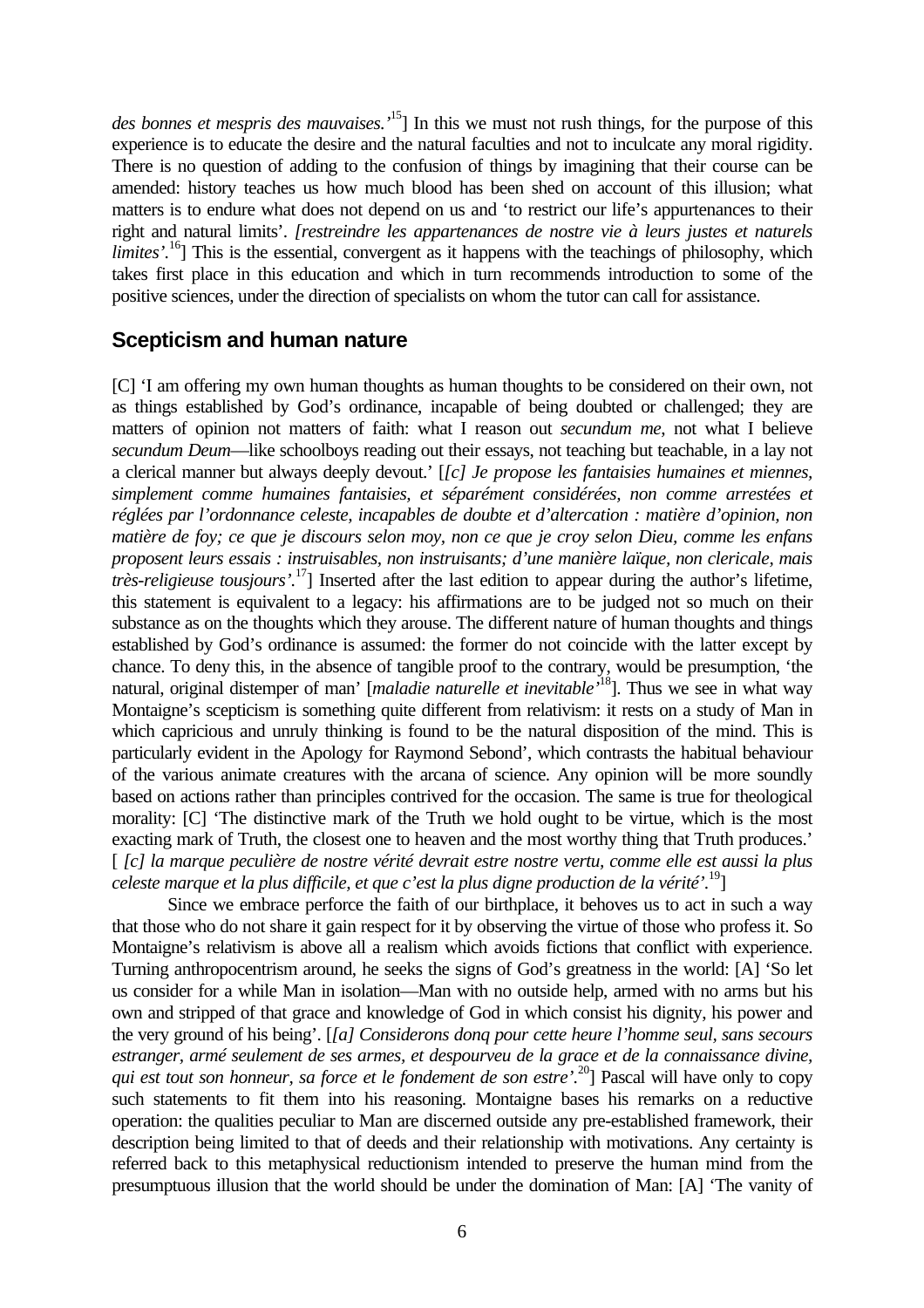this same thought makes him equal himself to God; attribute to himself God's mode of being; pick himself out and set himself apart from the mass of other creatures'. [*[a] c'est par la vanité de cette mesme imagination qu'il s'egale à Dieu, qu'il s'attribue les conditions divines, qu'il se trie soymesme et separe de la presse des autres creatures'.*<sup>21</sup>] What comes naturally to animals (things for which we have to be educated) shows that they attest to the greatness of God in Nature. Montaigne's comparative approach is not limited to human behaviour; it is extended to all forms of life. It is the organization of our actions that matters, not the way we explain them to ourselves.

The exercise of doubt will shed more light than any dogmatic knowledge: [A] 'There is a plague on Man: his opinion that he knows something.' [*[a] La peste de l'homme, c'est l'opinion de savoir.*<sup>22</sup>] It is wiser to remain in a state of uncertainty than to adhere to a poorly established dogma. It is because language reveals this presumption—I doubt' is still an affirmation—that Montaigne adopts as his motto, 'What do I know?' *[Que scay-je?]*, a question which reminds us of our ignorance of the reasons behind all things, however enlightened we may be regarding this or that particular point. Since we are apt to give credence to the theories that we are continually thinking up, we must refrain from putting forward any that have not been weighed up with convincing arguments. The most diverse philosophical principles being open to question and Montaigne's own principles being formulated in fragments here and there, he says of himself: [C] 'A new character: a chance philosopher, not a premeditated one!' [*[c] Nouvelle figure : un philosophe imprémédité et fortuite!'*<sup>23</sup>]

This subverting of philosophical values is not without its parallel in Nietzsche. The most traditional philosophical theories, those relating to the soul in particular, reflect our fears and hopes rather than our reason, which can be bent to any end, as Pascal was to reaffirm. Chance alone leads us to some truth: through this powerlessness which we confess we render thanks to God without attributing to ourselves a greatness that is not ours. [A] 'Our minds are dangerous tools, rash and prone to go astray: it is hard to reconcile them with order and moderation. We rein it in, neck and throat [the human mind], with religions, laws, customs, precepts, rewards and punishments (both mortal and immortal), and we still find it escaping from all these bonds, with its garrulousness and laxity.' [*[a] Notre esprit est un util vagabond, dangereux et téméraire : il est malaisé d'y joindre l'ordre et la mesure. On le bride et garrote de religions, de lois, de coustumes, de science, de preceptes, de peines et recompenses mortelles et immortelles; encores voit-on que, par sa volubilité et dissolution, il eschappe à toutes ces liaisons.'*<sup>24</sup>] The variations to which our sense organs are subject, sense organs which condition our relationship with the world and our humour in general, afford countless examples of the difficulty of perceiving people's qualities objectively. A striking argument can be drawn from premonitory dreams, which occur when our minds are at the farthest remove from the lucidity with which the philosophers credit them.

Human customs are so heteroclite that any attempt to find a common denominator is defeated: [B] 'It is quite believable that natural laws exist: we can see that in other creatures. But we have lost them; that fine human reason of ours is always interfering, seeking dominance and mastery, distorting and confounding the face of everything according to its own vanity and inconsistency.' [*[b] il est croyable qu'il y a des lois naturelles, comme il se voit es autres creatures; mais en nous elles sont perdues, cette belle raison humaine s'ingerant partout de maistriser et commander, brouillant et confondant le visage des choses selon sa vanité et inconstance.*<sup>25</sup>] Consideration of the senses completes this panorama of our mistaken ideas. Examples are given of kinaesthetic confusion: the fear of heights seizes us when we are perfectly safe; we have only to cross our fingers when touching an object to lose all sense of its shape; illness causes all manner of sensory disorders. These changes are decisive in the absolute primacy accorded to movement and transition in the human condition. Bodin, whom Montaigne appreciated, is accused of limiting the believable to the plausible: the classical example of the young Spartans' endurance of pain serves as a basis for comments that prefigure Spinoza's no one knows what a body is capable of or the I can' of the phenomenologists. $2^{\circ}$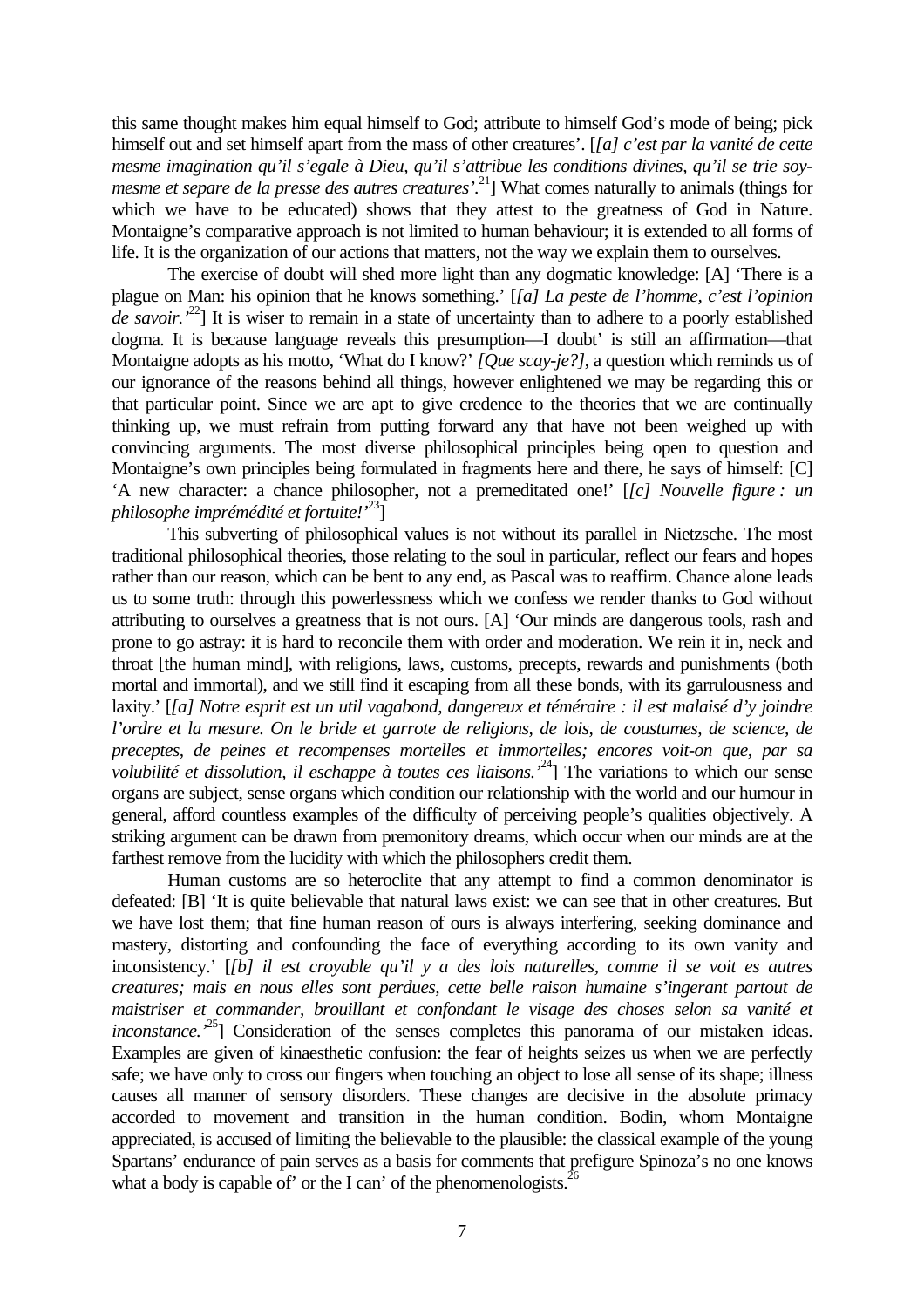### **Phenomenology in Montaigne**

It remains to show how Montaigne's scepticism anticipates the phenomenological reduction practised by Husserl. The reputed humanist and teacher of moderation must make way for a Montaigne whose writings are all the more philosophical inasmuch as they are not scholastic, and open a phenomenological path to the study of the mind. He supports his reasoning with contemporary and classical texts—those of Lucretius in particular. He proceeds by comparing his most vivid impressions with similar experiences described in the works of the principal authors. Not admitting any dogmatism, Montaigne explores a method of eidetic description obtained by establishing a parallel between real-life experiences and conceptual propositions. The approach adopted in the composition of the *Essays* is to go ever more directly to the heart of the matter and fill out with further examples the rigour of the descriptions and the essences' derived therefrom. That is why Montaigne refrains from cutting out earlier passages when he adds to the text: the reading ties up with his experience as it has actually developed and the book becomes consubstantial' with its author, book and author growing up together in one and the same movement. The *Essays* record an existential and methodological discovery of which they are the protocol: seen in this light, Montaigne can rightly be regarded as an educator, the fact that he scorned book-learning not invalidating this point of view.

One of the essays which has varied the most, the one 'On books' *[Des livres]*, affords clear evidence of this way of thinking: [A] 'What you have here is purely an assay of my natural, not at all of my acquired, abilities. Anyone who catches me out in ignorance does me no harm: I cannot vouch to other people for my reasonings: I can scarcely vouch for them to myself and am by no means satisfied with them. These are my own thoughts, by which I am striving to make known not matter but me.' And again: [C] 'Where my borrowings are concerned, see whether I have been able to select something which improves my theme: I get others to say what I cannot put so well myself, sometimes because of the weakness of my language and sometimes because of the weakness of my intellect. I will love the man who can pluck out my feathers—I mean by the perspicacity of his judgement and by his sheer ability to distinguish the force and beauty of the topics.' [*[a] C'est icy purement l'essay de mes facultez naturelles, et nullement des acquises; et qui me surprendra d'ignorance, il ne fera rien contre moy, car à peine respondroy-je à autruy de mes discours, qui ne m'en reponds point à moy; ny n'en suis satisfaict. Qu'on ne s'attende pas aux matieres, mais à la façon que j'y donne [c] Qu'on voye, en ce que j'emprunte, si j'ay su rehausser mon propos. Car je fay dire aux autres ce que je ne peux si bien dire, tantost par foiblesse de mon langage, tantost par foiblesse de mon sens J'aimeray quelqu'un qui me sçache desplumer, je dy par clairté de jugement et par la seule distinction de la force et beauté des propos.'*<sup>27</sup>] This type of reading, which he seeks to the extent of deliberately omitting the sources of certain references so that the reader will not be biased for or against, is in keeping with the emphasis on the educational value of poetry and the theatre, which illustrate the transition from one situation to another, $^{28}$  and show the psychological and educational need for experimenting with all kinds of attitudes, for putting ourselves in someone else's place to feel what it is like ('On educating children') *[De l'institution des enfans]*, and for preparing ourselves by asceticism for the changes which will affect us (I, 39, 'On solitude') *[De la solitude]*. Contrary to all forms of behaviourism, Montaigne's conception of doubt holds variety in the subjects reviewed imperative: in every case there is an opportunity of rounding out descriptions aimed at going closer to the heart of things.

More basically, eidetic variation complements in the field of psychology the method of reduction developed by Montaigne in respect of knowledge: [C] 'In the study I am making of our manners and motives, fabulous testimonies—provided they remain possible—can do service as well as true ones. I can see this and profit by it equally in semblance as in reality. There are often different versions of a story: I make use of the one that is rarest and most memorable. There are some authors whose aim is to relate what happened: mine (if I could manage it) would be to relate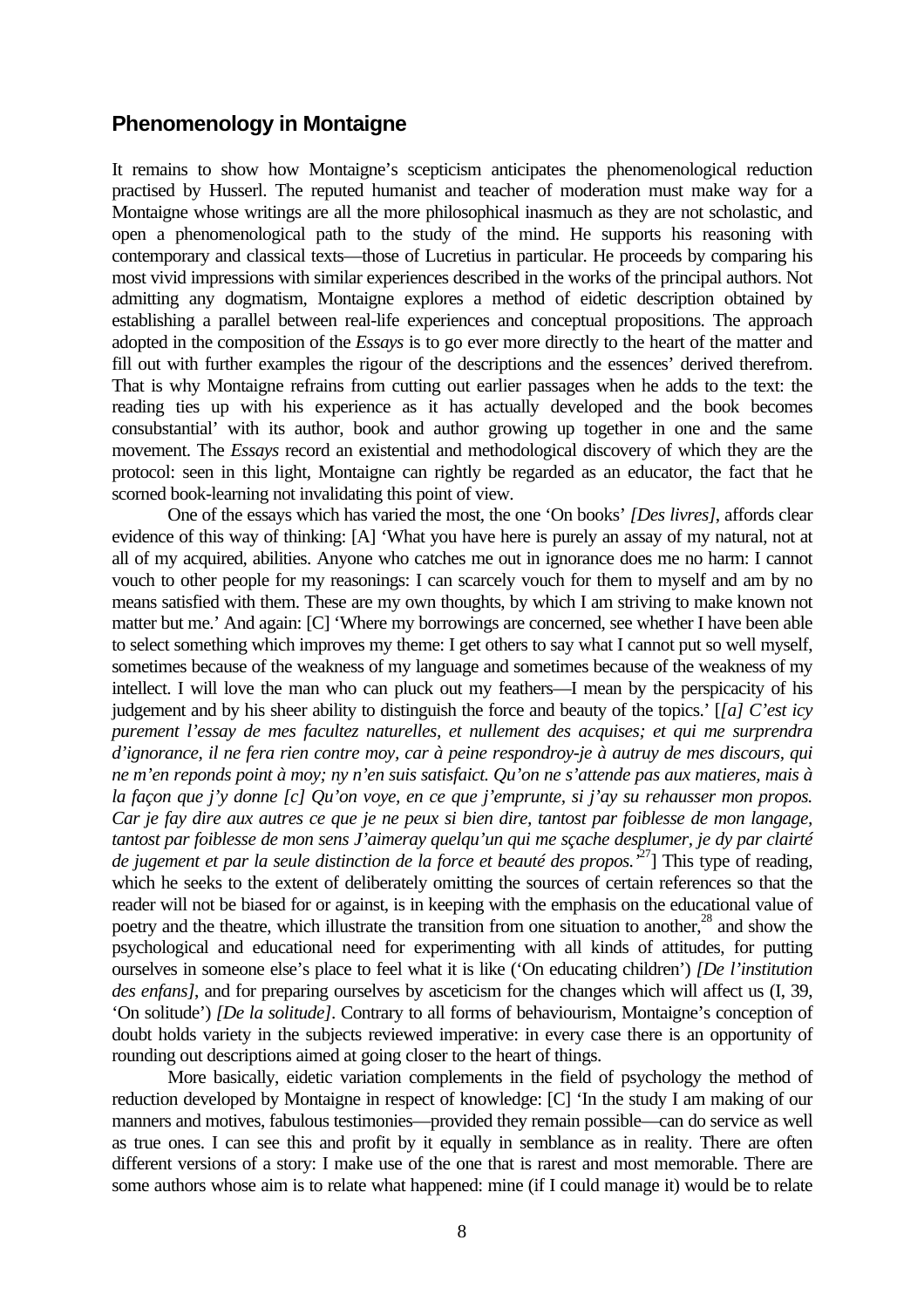what can happen.' [*[c] en l'estude que je traitte de noz meurs et mouvemens, les tesmoignages fabuleux, pourveu qu'ils soient possibles, y servent comme les vrais Je le voy et en fay mon profit egalement en umbre qu'en corps. Et aux diverses leçons qu'ont souvent les histoires, je prends à me servir de celle qui est la plus rare et memorable. Il y a des autheurs, desquels la fin c'est dire les evenements. La mienne, si j'y sçavoye advenir, serait dire sur ce qui peut advenir.'*<sup>29</sup>] Attentive to movements and to the unforeseen element in them, Montaigne considers properties that suggest variation and categorizes possible outcomes rather than relating what happened. We must pass over the boundary of the credible and the imaginable—Montaigne insists on this above all else. The essay 'On practice' *[De l'exercitation]* thus shows the possibility of a near experience of death even though death is beyond all experience: [A][...] 'we can advance towards it; we can make reconnaissances and if we cannot drive right up to its stronghold we can at least glimpse it and explore the approaches to it.' [*[a] nous la pouvons approcher, nous la pouvons reconnoistre; et, si nous ne donnons pas jusques à son fort, au moins verrons nous et en pratiquerons les advenuës.'*<sup>30</sup>] A lengthy loss of consciousness caused by a riding accident enabled Montaigne to testify to this, for the process of coming round (which he recalled) was very slow: 'To me it seemed as though my life was merely clinging to my lips. It seemed, as I shut my eyes, as though I was helping to push it out, and I found it pleasant to languish and to let myself go. It was a thought which only floated on the surface of my soul, as feeble and delicate as everything else, but it was, truly, not merely free from unpleasantness but tinged with that gentle feeling which is felt by those who let themselves glide into sleep.' *[C'estoit une imagination qui ne faisoit que nager superficiellement en mon ame, aussi tendre et aussi foible que tout le reste, mais à la verité non seulement exempte de desplaisir, ains meslée à cette douceur que sentent ceux qui se laissent glisser au sommeil.'*<sup>31</sup>] Montaigne dwells on his pleasant sensations at the time—the pain came after he recovered consciousness, and that was another face of death. The memory of the accident itself came back to him later—it was absent from his first recollections. The last edition brings enlightening comments that give the account general significance: [C] 'No description is more difficult than the describing of oneself; and none, certainly, is more useful. I am chiefly portraying my ways of thinking, a shapeless subject which simply does not become manifest in deeds. I have to struggle to couch it in the flimsy medium of words I am *all* on display, like a mummy on which at a glance you can see the veins, the muscles and the tendons, each piece in its place. It is not what I do that I write of, but of me, of what I *am*.' [ *[c] Il n'est description pareille en difficulté que la description de soy-mesme, ny certes en utilité Je peins principalement mes cogitations, subject informe, qui ne peut tomber en production ouvragere. A toute peine le puis je coucher en ce corps aërée de la voix. Je m'estalle entier: c'est un skeletos où, d'une veuë, les veines, les muscles, les tendons paroissent, chaque piece en son siege. Ce ne sont mes gestes que j'escris, c'est moy, c'est mon essence.*<sup>32</sup>] Between the first edition and the subsequent additions Montaigne's intention became more radical: what was at first the formulation of an experience bordering on death developed into an eidetic of personal existence continued from one text to another. The essay, 'We can savour nothing pure' *[Nous ne goustons rien de pur]*, thus takes things to extremes in a speculative experience: [C] 'When I picture a man besieged by all the enjoyments which he could desire—say that all his members were forever seized of a pleasure equal to that of sexual intercourse at its climax—I see him collapsing under the weight of his joy; and I can perceive him quite incapable of bearing pleasure so pure, so constant and so total: truly, once there, he runs away and naturally hastens to escape from it as from some narrow passage where he cannot find solid ground and fears to be engulfed.' [*[c] Quand j'imagine l'homme assiégé de commoditez desirables (mettons le cas que tous ses membres fussent saisis pour toujours d'un plaisir pareil à celuy de la generation en son poinct plus excessif) je le sens fondre soubs la charge de son aise, et le vois du tout incapable de porter un si pure, si constante volupté et si universelle. De vray, il fuit quand il y est, et se haste naturellement d'en eschapper, comme d'un pas où il ne se peut fermir, où il craint d'enfondrer.'*<sup>33</sup>] If too much joy is unbearable it is because admixtures are our lot.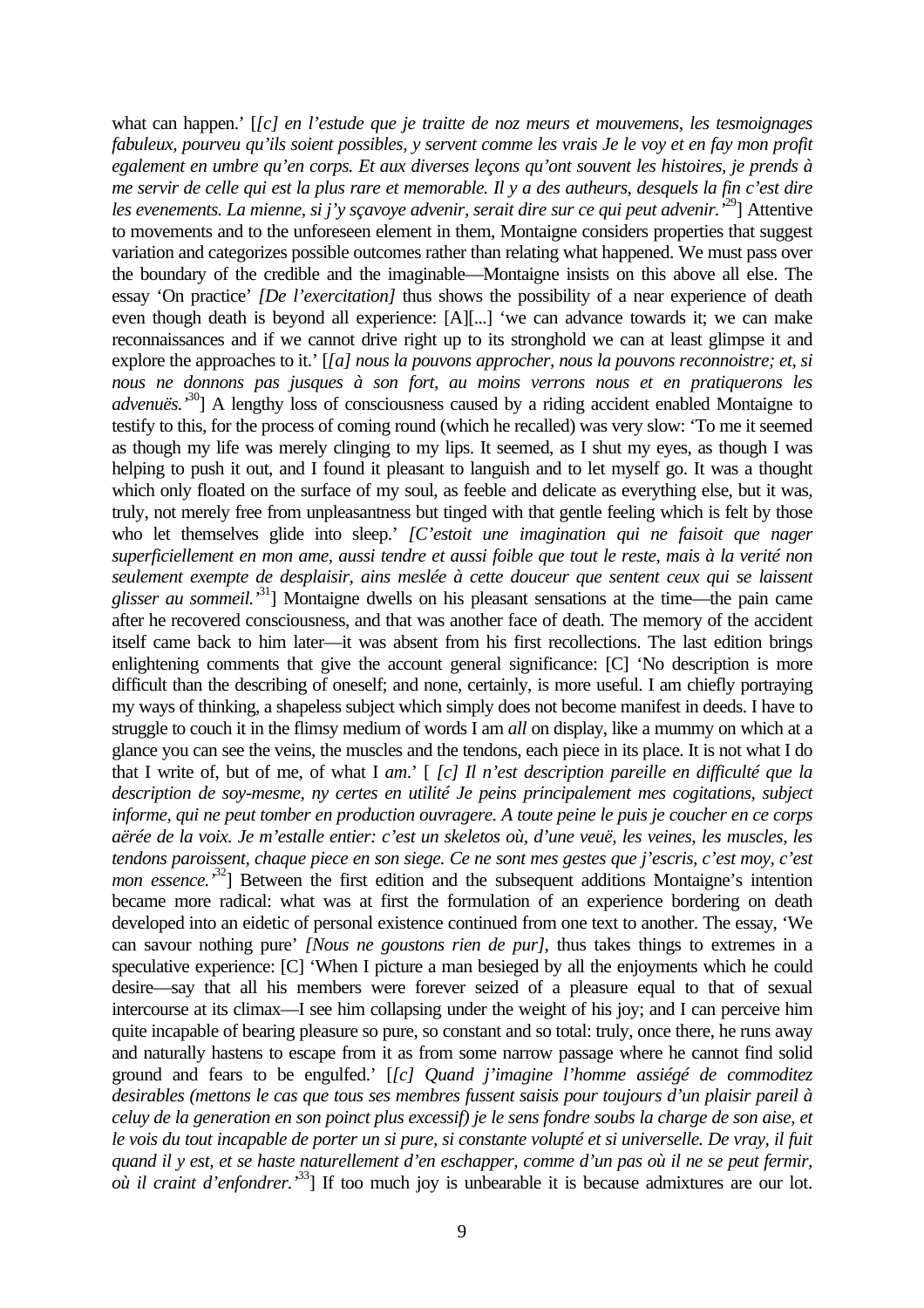While in the first edition Montaigne was content with a literary and moral approach to this subject, this kinaesthetic fiction added in the last version shows the turn taken by his project.

Book III, written for the second edition, is particularly significative of this line of inquiry, which is clearly stated in the first essay, 'On the useful and the honourable' *[De l'utile et de l'honneste]*: [B] 'Our being is cemented together by qualities which are diseased. Ambition, jealousy, envy, vengeance, superstition and despair lodge in us with such a natural right of possession that we recognize the likeness of them even in the animals too—not excluding so unnatural a vice as cruelty; for in the midst of compassion we feel deep down some bitter-sweet pricking of malicious pleasure at seeing others suffer. Even children feel it: If anyone were to remove the seeds of such qualities in Man he would destroy the basic properties of our lives.' [*[b] Notre estre est simenté de qualitez maladives; l'ambition, la jalousie, l'envie, la vengeance, la superstition, le désespoir logent en nous d'une si naturelle possession que l'image s'en reconnait aussi aux bestes; voire et la cruauté, vice si dénaturé : car au milieu de la compassion, nous sentons au dedans je ne scais quelle aigre-douce poincte de volupté maligne à voir souffrir autrui; et les enfants le sentent Desquelles qualitez qui osteroit les semences en l'homme, détruirait les fondamentalles conditions de notre vie.'*<sup>34</sup>]. The trend of the Essays has become more radical: exploration of the mind backs up the considerations on violence. After these remarks Montaigne adds: [B] 'The public interest requires men to betray, to tell lies [C] and to massacre.' [*[b] Le bien public requiert qu'on trahisse et qu'on mente [c] et qu'on massacre.']* His object therefore is not so much directly moral as phenomenological—to describe the behaviour of minds in situations in which they can act on one another. Violence on all sides affords evidence that a misappreciation of its limits is inherent in human nature. Composite in its make up, attaining nothing that is unalloyed, human nature is not endowed with any essence separable from its acts. It is for this reason that Montaigne adopts an existential approach when presenting a weird array of those acts. This approach is confirmed at the beginning of the essay, 'On repenting' *[Du repentir]*: [B] 'Others form Man; I give an account of Man and sketch a picture of a particular one of them who is very badly formed and whom I would truly make very different from what he is if I had to fashion him afresh. But it is done now. The brush-strokes of my portrait do not go awry even though they do change and vary. The world is but a perennial see-saw. Constancy itself is nothing but a more languid rocking to and fro. I am unable to stabilize my subject: it staggers confusedly along with a natural drunkenness. I grasp it as it is now, at this moment when I am lingering over it. I am not portraying being but becoming: not the passage from one age to another (or, as the folk put it, from one seven-year period to the next) but from day to day, from minute to minute. I must adapt this account of myself to the passing hour. I shall perhaps change soon, not accidentally but intentionally. This is a register of varied and changing occurrences, of ideas which are unresolved and, when needs be, contradictory, either because I myself have become different or because I grasp hold of different attributes or aspects of my subjects.' [*[b] Les autres forment l'homme; je le recite et en represente un particulier bien mal formé, et lequel, si j'avoy à façonner de nouveau, je ferois vrayement bien autre qu'il n'est. Mais'hui, c'est fait. Or les traits de ma peinture ne forvoyent point, quoy qu'ils se changent et se diversifient. Le monde n'est qu'une branloire perenne. La constance mesme n'est autre chose qu'un branle plus languissant. Je ne puis asseurer mon object. Il va trouble et chancelant, d'une yvresse naturelle. Je le prens en ce point, comme il est, en l'instant que je m'amuse à luy. Je ne peints pas l'estre. Je peints le passage : non un passage d'aage en aage, ou, comme dict le peuple, de sept en sept ans, mais de jour en jour, de minute en minute. Il faut accommoder mon histoire à l'heure. Je pourray changer, non de fortune seulement, mais aussi d'intention. C'est un contrerolle de divers et muables accidens et d'imaginations irresoluës et, quand il y eschet, contraires : soit que je sois autre moymesme, soit que je saisisse les subjects par autres circonstances et considérations.'*<sup>35</sup>]

In his essay, On three kinds of social intercourse' *[De trois commerces]*, Montaigne explains that his mind requires no bookish subject to occupy it. Once again it is a matter of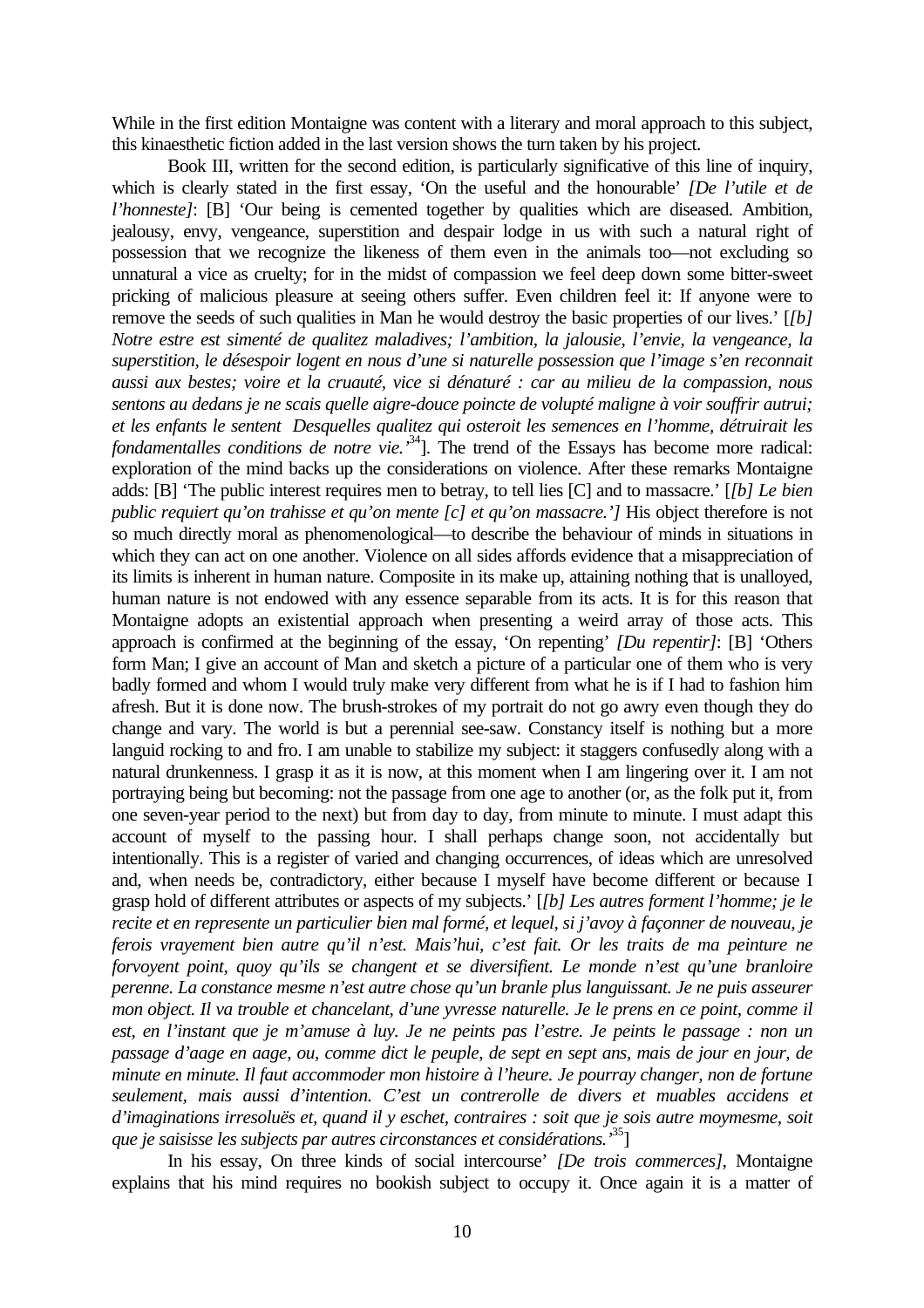judgement rather than memory, of meditation rather than book learning. Those who have it exhibit such bad faith in discussion that this method of learning is again criticized in the essay, 'On the art of conversation' *[De l'art de conférer]*: Valuable though it may be, [B] 'in the kind of men (and their number is infinite) who make it the base and foundation of their worth and achievement, who quit their understanding for their memory and can do nothing except by book, I loathe [it] (dare I say it?) a little more than I loathe stupidity. In my part of the country and during my own lifetime school-learning has brought amendment of purse but rarely amendment of soul', [*[b] en ceux-là (et il en est un nombre infiny de ce genre) qui en establissent leur fondamentale et suffisante valeur, qui se rapportent de leur entendement à leur memoire et ne peuvent rien que par livre, je le hay, si je l'ose dire, un peu plus que la bestise. En mon pays, et de mon temps, la doctrine amande assez les bourses, rarement les ames',* <sup>36</sup>] for the use made of any learning depends on the motivations of the user—[B] 'they clobber you with the authority of their experience: they have heard this; they have seen that; they have done this: you are overwhelmed with cases'. [*[b] Ils vous assomment de l'authorité de leur experience : ils ont ouy, ils ont veu, ils on faict; vous estes accablés d'exemples.'*<sup>37</sup>] This distrust is extended to any academic institution setting its own standards but unconcerned about those who personify its missions and should be judged not so much on their technical competence as on the resulting quality of judgement: [B] 'the fruit of a surgeon's experience lies not in a recital of his operations unless he knows how to extract from them material for forming his judgement.' [*[b] le fruict de l'experience d'un chirurgien n'est pas l'histoire de ses praticques, s'il ne sçait de cet usage tirer dequoy former son jugement.'*<sup>38</sup>] As for those who rule over us, of those who hold the world in their hands, [B] 'they are far beneath us if they are not way above us. Since they promise more, they owe much more too'. [*[c] ils sont bien loins au dessoubs de nous, s'ils ne sont pas bien loing au dessus. Comme ils promettent plus, ils doivent aussi plus.'*<sup>39</sup>] We must particularly distrust words whose allegedly general significance obscures the feeble hypotheses on which they are based. Montaigne was therefore the progenitor of a philosophy of eidetic description backed by personal experience. Many of the remarks scattered through the essay on education reappear in these texts. They are not so much educational' as bound up with the anthropological descriptions which were the source of the writing of the *Essays*. For instance, [B] 'the infancies of all things are feeble and weak. We must keep our eyes open at their beginnings; you cannot find the danger then because it is so small: once it has grown, you cannot find the cure.' [*[b] de toutes choses les naissances sont faibles et tendres. Pourtant faut-il avoir les yeux ouverts aux commencements, car comme lors en sa petitesse on n'en descouvre pas le dangier, quand il est accreu on n'en descouvre plus le remede.'*<sup>40</sup>] Reduced to its original structure, every modality of existence has a more basic formulation than could be reached by mere empiricism. Nor by over abstract knowledge, for theorization is concerned only too often with phenomena the reality of which is not vouched for by a rigorous description: [B] 'We, who are never-endingly confused by our own internal delusions, should not go looking for unknown ones.' [*[b] Ne cherchons pas des illusions de dehors et inconnuës, nous qui sommes perpetuellement agités d'illusions domestiques et nostres.'*<sup>41</sup>] 'I realize that if you ask people to account for "facts", they usually spend more time finding reasons for them than finding out whether they are true. They ignore the *whats* and expatiate on the *whys*. They skip over the facts but carefully deduce inferences.' [*[b] Je vois ordinairement que les hommes, aux faicts qu'on leur propose, s'amusent plus volontiers à en cercher la raison qu'à en cercher la verité : ils laissent là les choses et s'amusent à traiter les causes. Ils passent par dessus les effects, mais ils en examinent curieusement les consequences.'*<sup>42</sup>]

The passages from Books I and II of the *Essays* quoted here consist in the main of elements added by Montaigne in later years. The extracts from Book III, on the contrary, consist of passages that Montaigne did not retouch at all: they represent a definitive formulation of his opinion. The quotations heading this article are an illustration of the way in which that position gained assurance. The first draft of the text refers to a natural order and notes its absence in the case of the human mind. Left to its own devices, its activity is purposeless and disorderly. Control of the imagination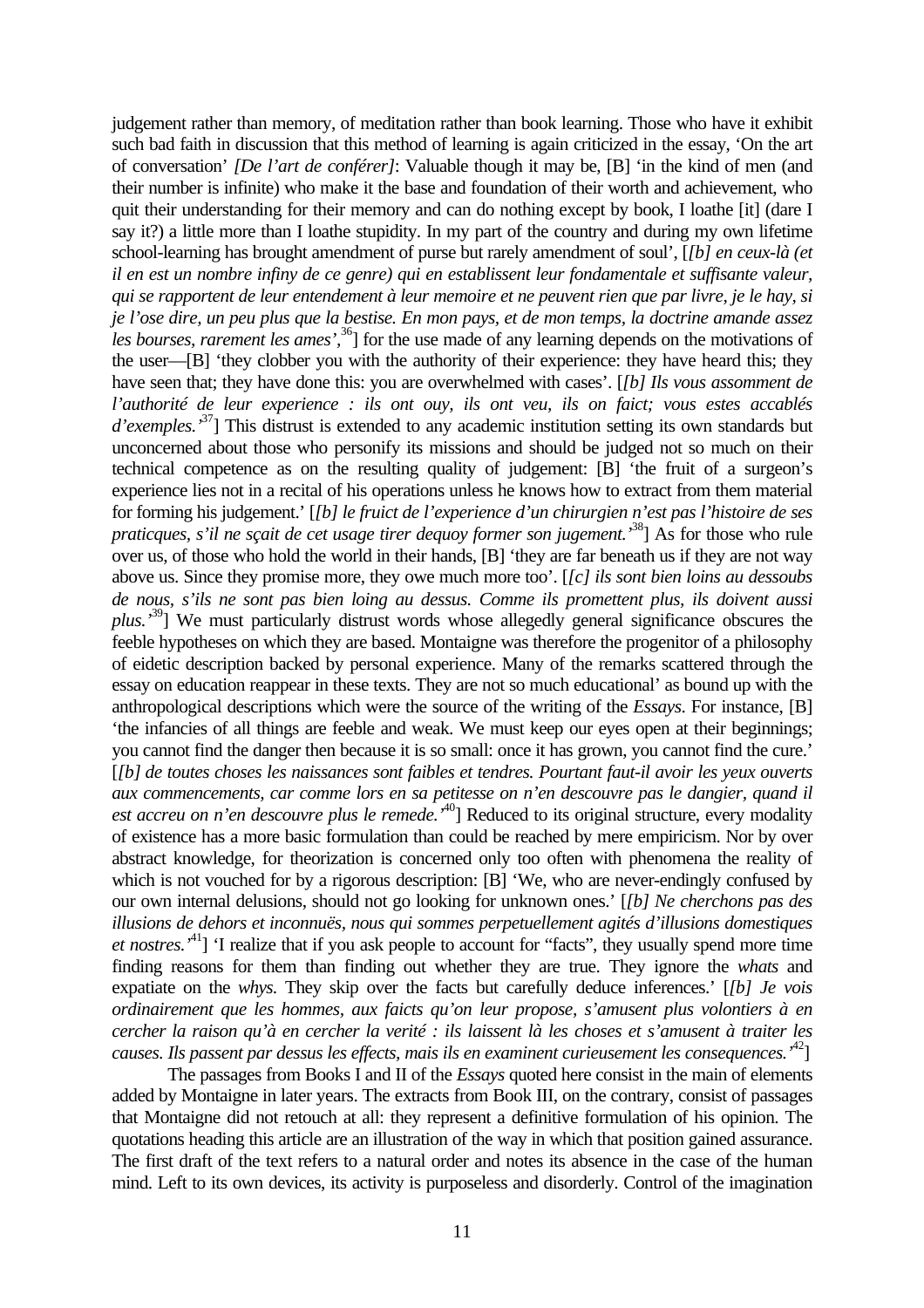seems to be a possible answer; the fixing of limits seems to suffice to keep it in check. This is what is invalidated at the next stage of the draft: as each field of positive knowledge contains the seeds of further presumption, it is only from a sceptical attitude that some moderation can be expected. However, the continual resurgence of violence due to the disregard for limits demands of that scepticism that it found a method of study of the mind by itself so that a philosophical limit can be set. Montaigne's protophenomenology then becomes more radical and, going beyond the pragmatic intention, he explores more deeply the constructions peculiar to the mind. Understanding ignorance demands a specific method whereby Montaigne manages to define precisely what he was setting out to do. Self-knowledge presupposes confronting oneself both with the representations of the mind and with one's words and actions, here again not in order to become absorbed in oneself, but with a view to studying the forms of the mind and exploring its to-ing and fro-ing. This is the exercise to which Montaigne invites the reader, and in this sense an educational intention is indeed at the root of his thought.

It was owing to a retreat for meditation that Montaigne came to embody an approach essential to our understanding of the modern figure of the writer. Basically he is not an educationist except inasmuch as he inculcates an attitude of phlegmatic distance. Nevertheless, the texts devoted to children, animals, 'savage' nations, attitudes in conversation, books, etc. present a veritable doctrine, provided that it is referred to the underlying thought, which becomes more and more radical as the writing of the *Essays* progresses. According to this conception of anthropology, disregard for the natural limits of our faculties is the mainspring of violence. Montaigne's quasiphenomenological method of describing states of mind shows education as learning to know oneself, one's strengths and weaknesses, and becoming tough enough to accept our mortal condition. Curiosity concerning the world is evidence of the vacuity of a conscience not endowed with the treasures of the whole of humanity, which means that it is for education to build a genuine conscience.

#### **Notes**

- 1. Gerard Wormser (France) Responsible for philosophy and the social sciences for *Éditions Encyclopaedia Universalis* and senior lecturer at the Institut d'Etudes Politiques, Paris. His research is more especially concerned with the question of judgement in phenomenology—from Husserl to Sartre and Merleau-Ponty. Author of a number of articles on Montaigne.
- 2. Montaigne, *Oeuvres complètes*. Edited by Albert Thibaudet and Maurice Rat. Paris, Gallimard, Collection La Pléiade, 1962. *Les essais*, I, 8, p. 33. The symbols [A], [B] and [C] used in current editions of the Essays refer to the three successive versions of the text, published in 1580, 1588 and 1595 respectively. The English translations of the passages quoted in this article are taken from Michel de Montaigne, *The Complete Essays*, translated and edited with an introduction and notes by M.A. Screech, published in the Penguin Classics in 1993.
- 3. Essais, III, 11, p. 1007 (1165).
- 4. Ibid., I, 26, p. 149.
- 5. Durkheim, *L'évolution pédagogique en France,* Paris, Presses Universitaires de France, p. 258.
- 6. *Essais*, I, 20, p. 91.
- 7. Ibid., I, 23, p. 106.
- 8. Ibid., p. 107.
- 9. Ibid., p. 108.
- 10. I, 27, p. 178.
- 11. I, 25, p. 137.
- 11 I, 26, p. 149.
- 12. Ibid.
- 13. Ibid., p. 151.
- 14. Ibid., p. 153.
- 15. Ibid., p. 155.
- 16. Ibid., p. 158.
- 17. I, 56, p. 308.